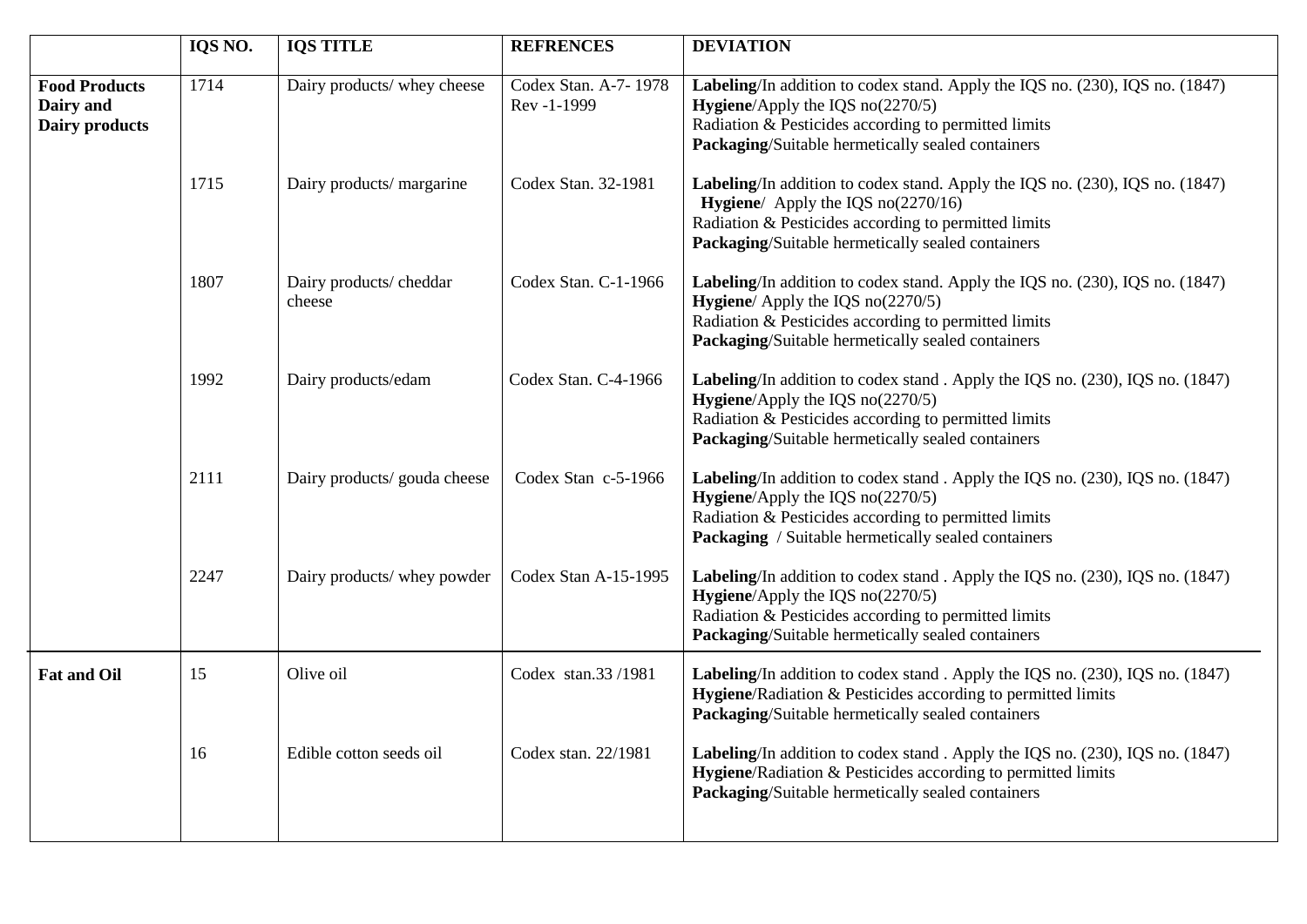| 18   | Edible sesam seed oil              | Codex stan. 26-1981   | <b>Labeling</b> /In addition to codex stand. Apply the IQS no. (230), IQS no. (1847)<br>Hygiene/Radiation & Pesticides according to permitted limits<br>Packaging/Suitable hermetically sealed containers                                              |
|------|------------------------------------|-----------------------|--------------------------------------------------------------------------------------------------------------------------------------------------------------------------------------------------------------------------------------------------------|
| 435  | <b>Butter</b> fat                  | Codex stan. 82/1973   | Labeling/In addition to codex stand. Apply the IQS no. (230), IQS no. (1847)<br>Hygiene/Radiation & Pesticides according to permitted limits<br>Packaging/Suitable hermetically sealed containers                                                      |
| 453  | Edible maize oil                   | Codex stan. -25/1981  | Labeling/In addition to codex stand. Apply the IQS no. (230), IQS no. (1847)<br>Hygiene/Radiation & Pesticides according to permitted limits<br>Packaging/Suitable hermetically sealed containers                                                      |
| 1373 | Edible vegetable oil               | Codex stan. 19/1981   | Labeling/In addition to codex stand. Apply the IQS no. (230), IQS no. (1847)<br>Hygiene/Radiation & Pesticides according to permitted limits<br>Packaging/Suitable hermetically sealed containers                                                      |
| 1582 | Edible sunflower seed oil          | Codex stan. 23/1981   | Labeling/In addition to codex stand. Apply the IQS no. (230), IQS no. (1847)<br>Hygiene/Radiation & Pesticides according to permitted limits<br>Packaging/Suitable hermetically sealed containers                                                      |
| 1903 | Edible soya bean oil               | Codex stan. 20/1981   | Labeling/In addition to codex stand. Apply the IQS no. (230), IQS no. (1847)<br>Hygiene/Radiation & Pesticides according to permitted limits<br>Packaging/Suitable hermetically sealed containers                                                      |
| 2017 | Edible palm kernel oil             | Codex stan. 126/1981  | Labeling/In addition to codex stand. Apply the IQS no. (230), IQS no. (1847)<br>Hygiene/Radiation & Pesticides according to permitted limits<br>Packaging/Suitable hermetically sealed containers                                                      |
| 2017 | Edible rape seed oil               | Codex stan. 24/1981   | Labeling/In addition to codex stand. Apply the IQS no. (230), IQS no. (1847)<br>Hygiene/Radiation & Pesticides according to permitted limits<br>Packaging/Suitable hermetically sealed containers                                                      |
| 2018 | Edible saf flower seed oil         | Codex stan. 27 /198 1 | Labeling/In addition to codex stand. Apply the IQS no. (230), IQS no. (1847)<br>Hygiene/Radiation & Pesticides according to permitted limits<br>Packaging/Suitable hermetically sealed containers                                                      |
| 2064 | Edible a rachis oil                | Codex stan. 21/1981   | <b>Labeling</b> /In addition to codex stand. Apply the IQS no. (230), IQS no. (1847)<br>Hygiene/Radiation & Pesticides according to permitted limits                                                                                                   |
| 2208 | Specified vegetable fat<br>product | Codex stan. 157/1981  | Packaging/Suitable hermetically sealed containers<br>Labeling/In addition to codex stand. Apply the IQS no. (230), IQS no. (1847)<br>Hygiene/Radiation & Pesticides according to permitted limits<br>Packaging/Suitable hermetically sealed containers |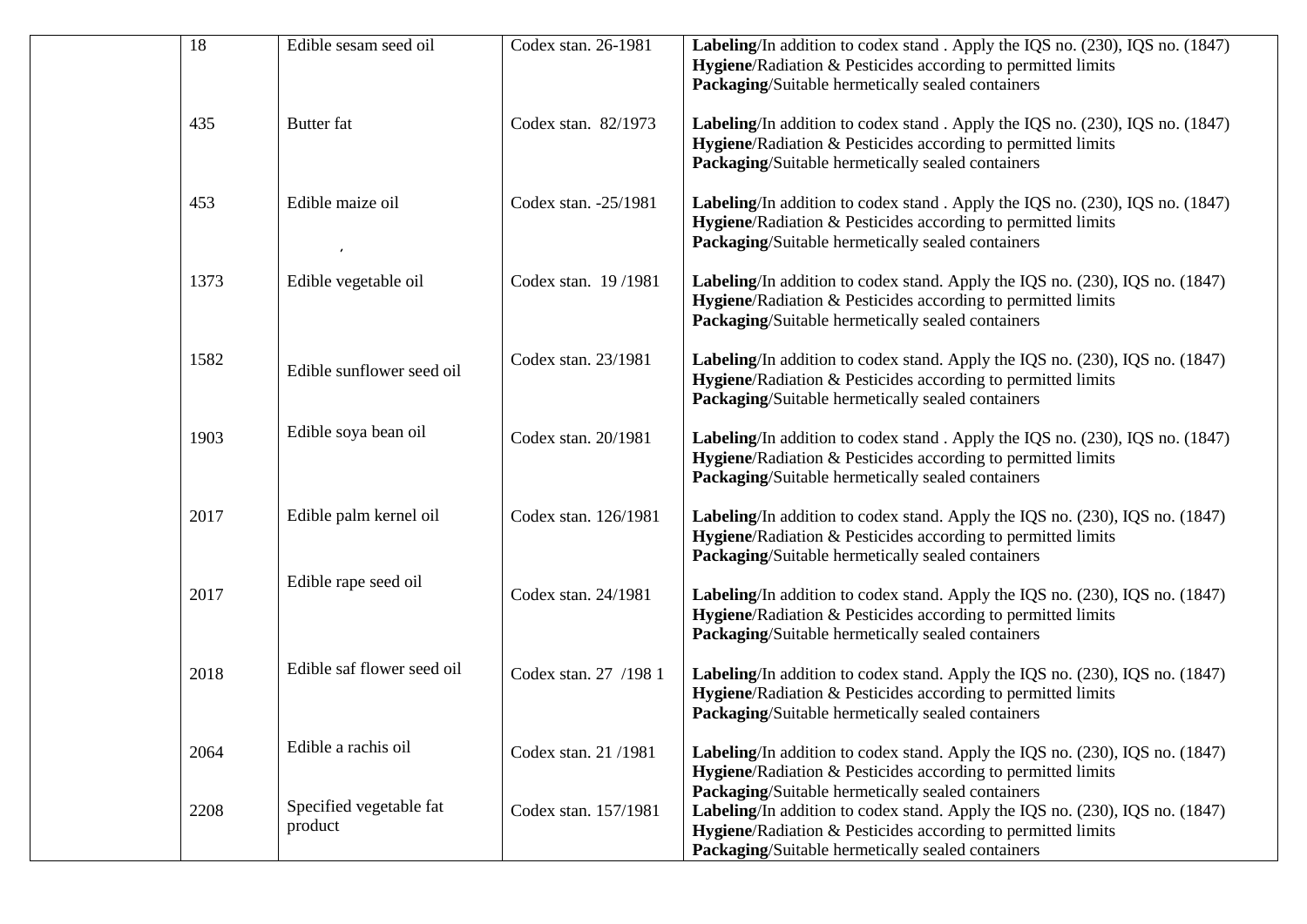| <b>Meats/Fish</b><br>Poultry and their<br><b>Products</b><br>Fresh, chilled,<br>frozen, canned. | 1338<br>1579 | Canned salmon<br>Canned mackerel                          | Codex stan. 3/1991<br>amend. 1/1995<br>Codex stan. 119/1981 | Labeling/In addition to codex stand. Apply the IQS no. (230), IQS no. (1847)<br><b>Hygiene</b> / Apply the IQS $no(2270/4)$<br>Radiation & Pesticides according to permitted limits<br>Packaging/Suitable hermetically sealed containers<br>Labeling/In addition to codex stand. Apply the IQS no. (230), IQS no. (1847)<br>Hygiene/ Apply the IQS no(2270/4)<br>Radiation & Pesticides according to permitted limits |
|-------------------------------------------------------------------------------------------------|--------------|-----------------------------------------------------------|-------------------------------------------------------------|-----------------------------------------------------------------------------------------------------------------------------------------------------------------------------------------------------------------------------------------------------------------------------------------------------------------------------------------------------------------------------------------------------------------------|
|                                                                                                 | 1827         | <b>Boullons and Consommés</b>                             | Codex stan. 117/1981                                        | Packaging/Suitable hermetically sealed containers<br>Labeling/In addition to codex stand. Apply the IQS no. (230), IQS no. (1847)<br><b>Hygiene</b> / Apply the IQS $no(2270/4)$<br>Radiation & Pesticides according to permitted limits<br>Packaging/Suitable hermetically sealed containers                                                                                                                         |
|                                                                                                 | 2078         | Canned shrimps (prawns)                                   | Codex stan. 37/1981                                         | Labeling/In addition to codex stand. Apply the IQS no. (230), IQS no. (1847)<br>Hygiene/ Apply the IQS no(2270/4)<br>Radiation & Pesticides according to permitted limits<br>Packaging/Suitable hermetically sealed containers                                                                                                                                                                                        |
| Beverage, Juice,<br>Honey, Jams and<br><b>Marmalades</b>                                        | 1205         | Lemon juice preserved<br>exclusively by physical<br>means | Codex Stan. 47/1981                                         | Labeling/In addition to codex stand. Apply the IQS no. (230), IQS no. (1847)<br>Contaminants/Except tin 200 mg/kg.<br><b>Hygiene</b> /Apply the IQS $no(2270/6)$<br>Radiation & Pesticides according to permitted limits<br>Packaging/Suitable hermetically sealed containers                                                                                                                                         |
|                                                                                                 | 1207         | grape juice preserved<br>exclusively by physical<br>means | codex Stan 82/1981                                          | Labeling/In addition to codex stand. Apply the IQS no. (230), IQS no. (1847)<br>Contaminants/Except sum of copper, zinc and iron 20 mg/kg.<br><b>Hygiene</b> /Apply the IQS $no(2270/6)$<br>Radiation & Pesticides according to permitted limits<br>Packaging/Suitable hermetically sealed containers                                                                                                                 |
|                                                                                                 |              |                                                           |                                                             |                                                                                                                                                                                                                                                                                                                                                                                                                       |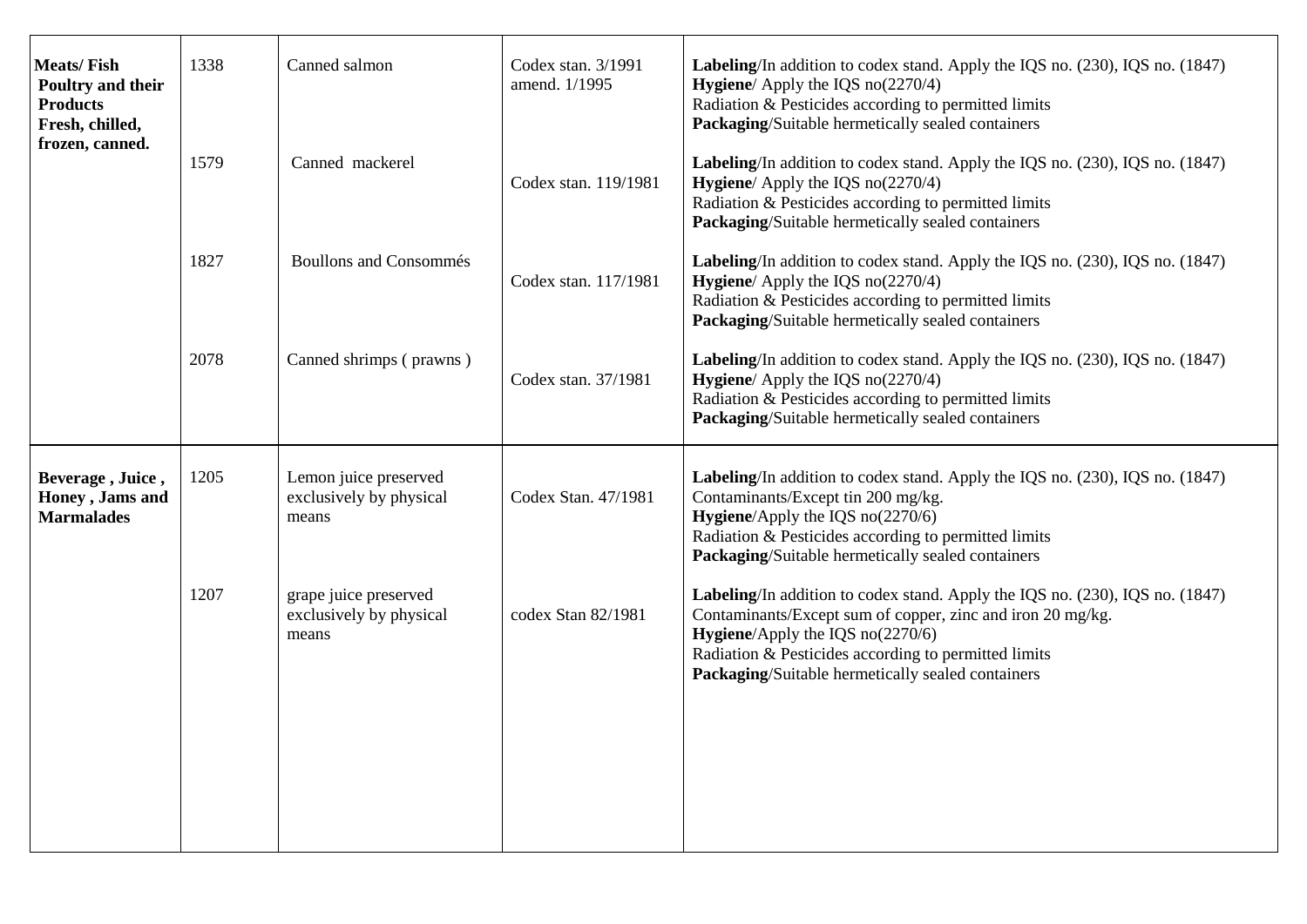|                                 | 1210 | grape fruit juice preserved<br>exclusively by physical<br>means     | codex Stan 46/1981   | Labeling/In addition to codex stand. Apply the IQS no. (230), IQS no. (1847)<br>Contaminants/Except tin 150 mg/kg.<br>Hygiene/Apply the IQS no(2270/6)<br>Radiation & Pesticides according to permitted limits<br>Packaging/Suitable hermetically sealed containers |
|---------------------------------|------|---------------------------------------------------------------------|----------------------|---------------------------------------------------------------------------------------------------------------------------------------------------------------------------------------------------------------------------------------------------------------------|
|                                 | 2126 | concentrated pineapple juice<br>with preserved for<br>manufacturing | codex Stan 139/1983  | Labeling /In addition to codex stand. Apply the IQS no. (230), IQS no. (1847)<br>Hygiene/Apply the IQS no(2270/6)<br>Radiation & Pesticides according to permitted limits<br>Packaging/Suitable hermetically sealed containers                                      |
|                                 | 2262 | pineapple juice preserved<br>exclusively by physical mean           | codex Stan 85/1981   | Labeling/In addition to codex stand. Apply the IQS no. (230), IQS no. (1847)<br><b>Hygiene</b> /Apply the IQS $no(2270/16)$<br>Radiation & Pesticides according to permitted limits<br>Packaging/Suitable hermetically sealed containers                            |
| <b>FOOD</b><br><b>ADDITIVES</b> | 1620 | Bectine used in foods                                               | Codex stan.5/1981    | Labeling In addition to codex stand. Apply the IQS no. (230), IQS no. (1847)<br><b>hygiene</b> / Radiation & Pesticides according to permitted limits<br><b>Packaging Suitable hermetically sealed containers</b>                                                   |
|                                 | 1622 | Citric acid used in foods                                           | Codex stan. $5/1978$ | <b>Labeling</b> In addition to codex stand. Apply the IQS no. (230), IQS no. (1847)<br>Packaging Suitable hermetically sealed containers                                                                                                                            |
|                                 | 1623 | Food colours annatto<br>extracts                                    | Codex stan. $5/1978$ | <b>Labeling</b> In addition to codex stand. Apply the IQS no. (230), IQS no. (1847)<br><b>Packaging Suitable hermetically sealed containers</b>                                                                                                                     |
|                                 | 1645 | Tartaric acid used in foods                                         | Codex stan. $5/1978$ | <b>Labeling</b> In addition to codex stand. Apply the IQS no. (230), IQS no. (1847)<br><b>Packaging Suitable hermetically sealed containers</b>                                                                                                                     |
|                                 | 1646 | Lecithin used in foods                                              | Codex stan. $5/1983$ | <b>Labeling</b> In addition to codex stand. Apply the IQS no. (230), IQS no. (1847)<br>hygiene / Radiation & Pesticides according to permitted limits<br><b>Packaging Suitable hermetically sealed containers</b>                                                   |
|                                 | 1649 | Tragaganth Gum Used in<br>Foods                                     | Codex stan.5/1983    | <b>Labeling</b> In addition to codex stand. Apply the IQS no. (230), IQS no. (1847)<br>Hygiene/Radiation & Pesticides according to permitted limits<br>Packaging Suitable hermetically sealed containers                                                            |
|                                 |      |                                                                     |                      |                                                                                                                                                                                                                                                                     |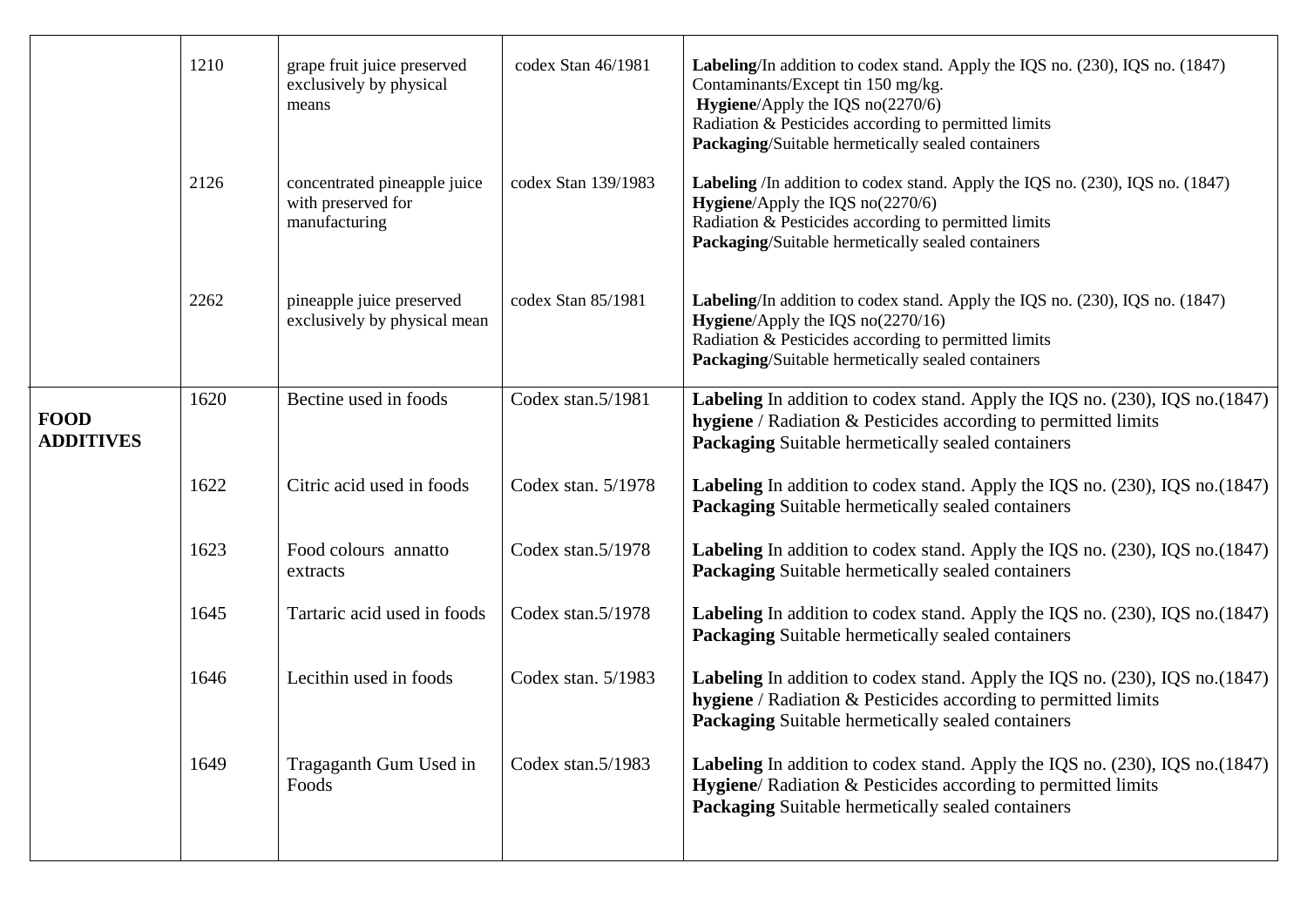| 1684 | Essential oils-oil of aniseed                | ISO stan.3475/1975 | <b>Labeling</b> In addition to codex stand. Apply the IQS no. (230), IQS no. (1847)<br>hygiene / Radiation & Pesticides according to permitted limits<br>Packaging Suitable hermetically sealed containers                                               |
|------|----------------------------------------------|--------------------|----------------------------------------------------------------------------------------------------------------------------------------------------------------------------------------------------------------------------------------------------------|
| 1725 | Ammonium bicarbonate<br>used in foods        | Codex stan.5/1978  | <b>Labeling</b> In addition to codex stand. Apply the IQS no. (230), IQS no. (1847)<br>Packaging Suitable hermetically sealed containers                                                                                                                 |
| 1727 | Sodium citrate used in<br>foods              | Codex stan.5/1978  | <b>Labeling</b> In addition to codex stand. Apply the IQS no. (230), IQS no. (1847)<br>and prevent Exposure to light and moisture<br>hygiene / Radiation & Pesticides according to permitted limits<br>Packaging Suitable hermetically sealed containers |
| 1752 | Calcium carbonate used in<br>foods           | Codex stan.5/1978  | <b>Labeling</b> In addition to codex stand. Apply the IQS no. (230), IQS no. (1847)<br>Packaging Suitable hermetically sealed containers                                                                                                                 |
| 1753 | Sodium pyrophosphate<br>used in foods        | Codex stan.5/1978  | <b>Labeling</b> In addition to codex stand. Apply the IQS no. (230), IQS no. (1847)<br><b>Packaging Suitable hermetically sealed containers</b>                                                                                                          |
| 1754 | Hydrogen biroxide used in<br>foods           | Codex stan.12/1980 | Labeling In addition to codex stand. Apply the IQS no. (230), IQS no. (1847)<br>Packaging Suitable hermetically sealed containers stored in dark container                                                                                               |
| 1783 | Essential oils $-$ oil of<br>cardamom        | Codex stan. 5/1978 | <b>Labeling</b> In addition to codex stand. Apply the IQS no. (230), IQS no. (1847)<br><b>hygiene</b> Apply the IQS $no(2270/5)$<br>Radiation & Pesticides according to permitted limits<br>Packaging Suitable hermetically sealed containers            |
| 1786 | Sulpher dioxide used in<br>foods             | Codex stan.5/1978  | <b>Labeling</b> In addition to codex stand. Apply the IQS no. (230), IQS no. (1847)<br><b>Packaging Suitable hermetically sealed containers</b>                                                                                                          |
| 1857 | Sodium nitrite used in<br>foods              | Codex stan.5/1978  | Labeling In addition to codex stand. Apply the IQS no. (230), IQS no. (1847)<br><b>Packaging Suitable hermetically sealed containers</b>                                                                                                                 |
| 1859 | Arabic gum used in foods   Codex stan.5/1978 |                    | Labeling In addition to codex stand. Apply the IQS no. (230), IQS no. (1847)<br><b>Packaging Suitable hermetically sealed containers</b>                                                                                                                 |
| 1928 | Curcumin used in foods                       | Codex stan.37/1986 | <b>Labeling</b> In addition to codex stand. Apply the IQS no. (230), IQS no. (1847)<br><b>Packaging Suitable hermetically sealed containers</b>                                                                                                          |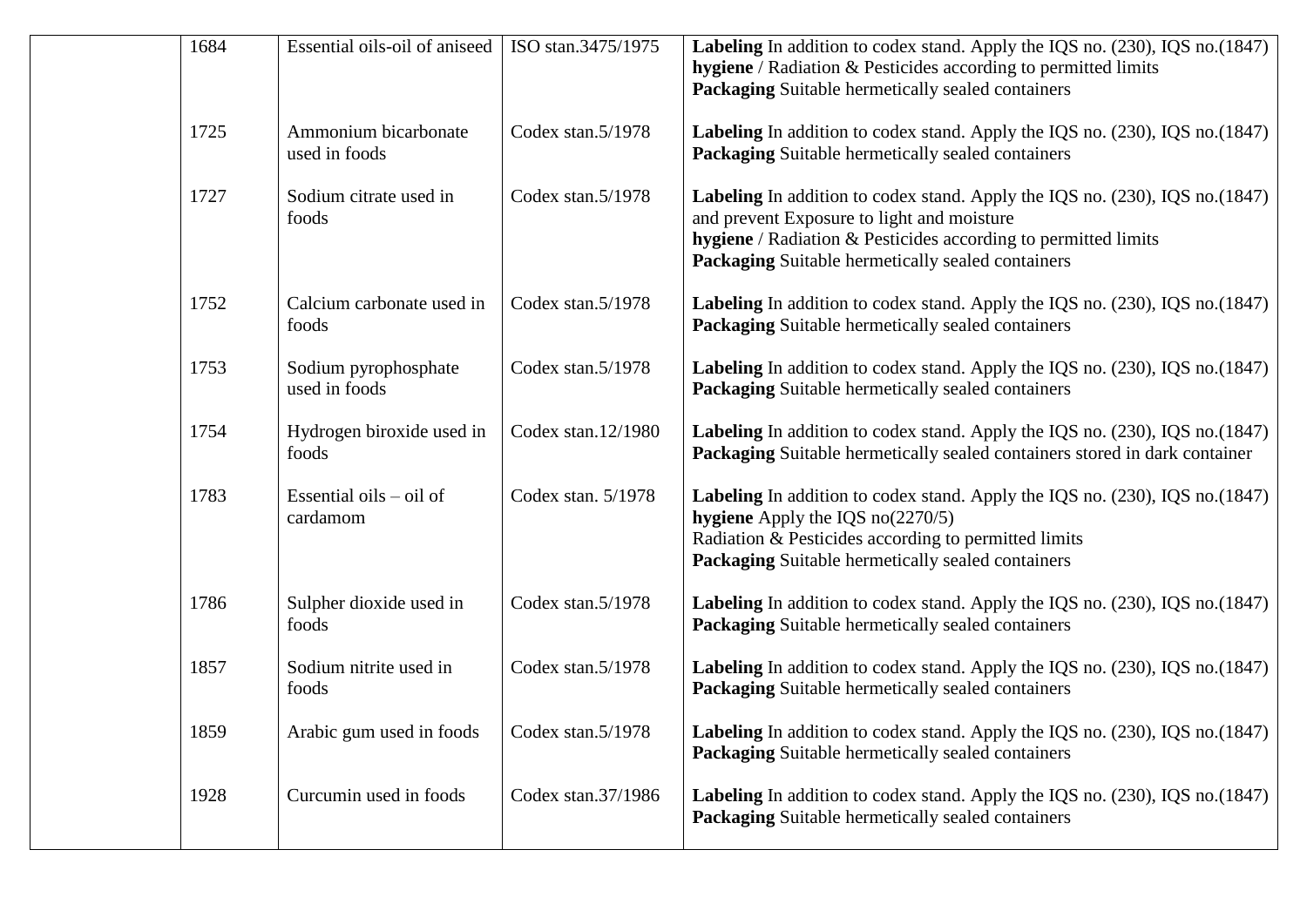| 1932 | Potassium iodate used in<br>foods      | Codex stan.5/1988    | Labeling In addition to codex stand. Apply the IQS no. (230), IQS no. (1847)<br>Packaging Suitable hermetically sealed containers                                                                                                      |
|------|----------------------------------------|----------------------|----------------------------------------------------------------------------------------------------------------------------------------------------------------------------------------------------------------------------------------|
|      |                                        |                      |                                                                                                                                                                                                                                        |
| 1959 | Activated carbon used in<br>foods      | Codex stan.5/1978    | <b>Labeling</b> In addition to codex stand. Apply the IQS no. (230), IQS no. (1847)<br><b>Packaging Suitable hermetically sealed containers</b>                                                                                        |
| 1961 | Talc used in foods                     | Codex stan.5/1987    | Labeling In addition to codex stand. Apply the IQS no. (230), IQS no. (1847)<br>Packaging Suitable hermetically sealed containers                                                                                                      |
| 1965 | Paraffin wax used in foods             | Codex stan.5/1978    | <b>Labeling</b> In addition to codex stand. Apply the IQS no. (230), IQS no. (1847)<br><b>Packaging Suitable hermetically sealed containers</b>                                                                                        |
| 1967 | Niacin used in foods                   | Codex stan.5/1978    | <b>Labeling</b> In addition to codex stand. Apply the IQS no. (230), IQS no. (1847)<br>Packaging Suitable hermetically sealed containers                                                                                               |
| 1968 | Tannic acid used in foods              | Codex stan. 5/1983   | Labeling In addition to codex stand. Apply the IQS no. (230), IQS no. (1847)<br><b>Packaging Suitable hermetically sealed containers</b>                                                                                               |
| 1969 | Titanium dioxide used in<br>foods      | Codex stan.31/1/1984 | <b>Labeling</b> In addition to codex stand. Apply the IQS no. (230), IQS no. (1847)<br>Packaging Suitable hermetically sealed containers                                                                                               |
| 1991 | Lactic acid used in foods              | Codex stan.5/1978    | <b>Labeling</b> In addition to codex stand. Apply the IQS no. (230), IQS no. (1847)<br>Packaging Suitable hermetically sealed containers                                                                                               |
| 1993 | Sodium nitrate used in<br>foods        | Codex stan.5/1978    | <b>Labeling</b> In addition to codex stand. Apply the IQS no. (230), IQS no. (1847)<br>Packaging Suitable hermetically sealed containers                                                                                               |
| 1994 | Sodium metadisulphate<br>used in foods | Codex stan.5/1978    | Labeling In addition to codex stand. Apply the IQS no. (230), IQS no. (1847)<br>Packaging Suitable hermetically sealed containers and prevent exposure to<br>light and air and store in a cool dry place                               |
| 2035 | Iron oxides                            | Codex stan. 5/1983   | Labeling In addition to codex stand. Apply the IQS no. (230), IQS no. (1847)<br>Packaging Suitable hermetically sealed containers                                                                                                      |
| 2037 | Mannitol used in foods                 | Codex stan.38/1987   | <b>Labeling</b> In addition to codex stand. Apply the IQS no. (230), IQS no. (1847)<br>hygiene Apply the IQS $no(2270/5)$<br>Radiation & Pesticides according to permitted limits<br>Packaging Suitable hermetically sealed containers |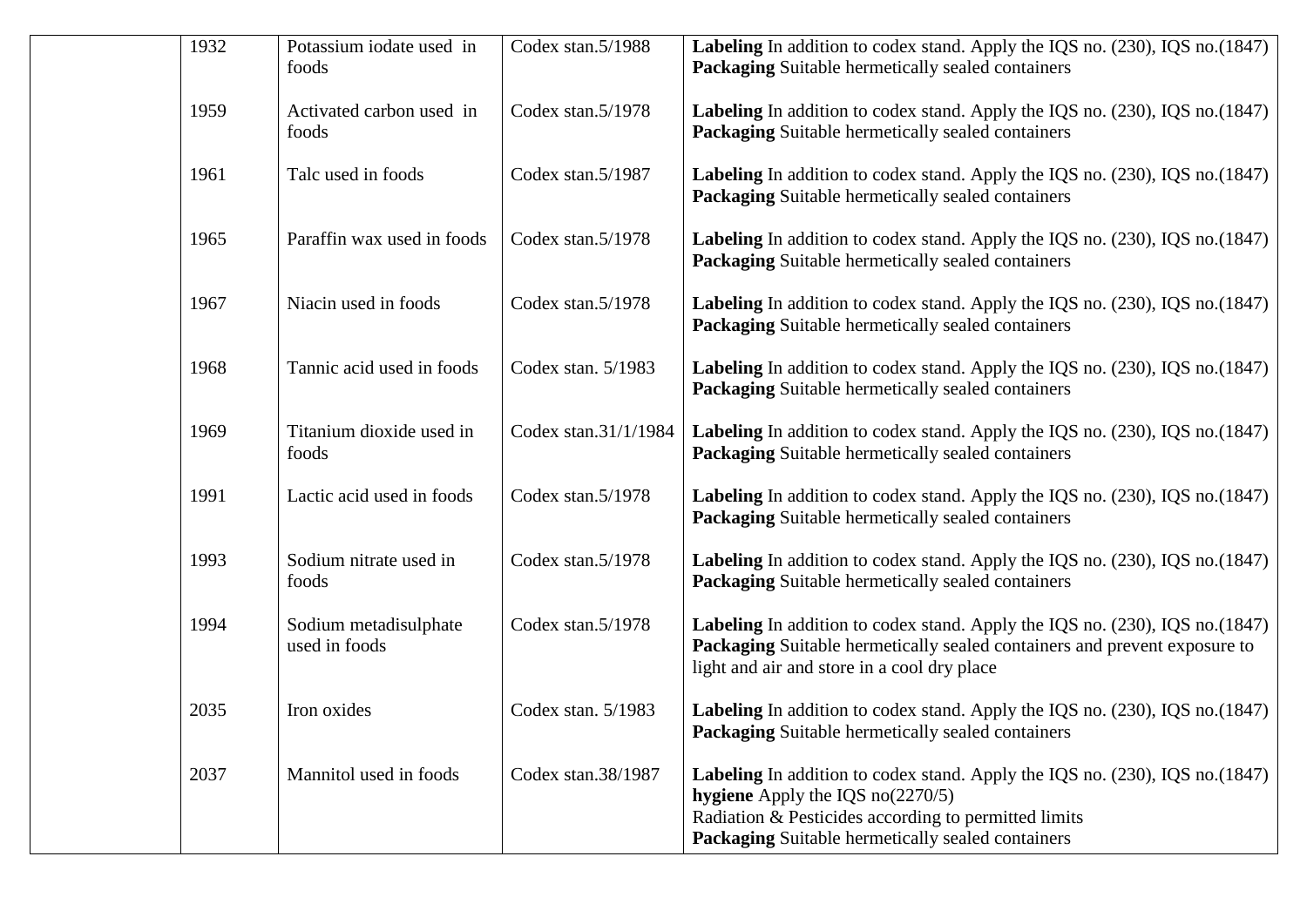| 2038 | Liquid paraffin used in<br>foods                 | Codex stan.5/1978         | <b>Packaging Suitable hermetically sealed containers</b>                                                                                                                                                          |
|------|--------------------------------------------------|---------------------------|-------------------------------------------------------------------------------------------------------------------------------------------------------------------------------------------------------------------|
| 2039 | Carob bean gum used in<br>foods                  | Codex stan.5/1978         | <b>Labeling</b> In addition to codex stand. Apply the IQS no. (230), IQS no. (1847)<br><b>Packaging Suitable hermetically sealed containers</b>                                                                   |
| 2040 | Sodium dihydrogen citrate<br>used in foods       | Codex stan.5/1983         | <b>Labeling</b> In addition to codex stand. Apply the IQS no. (230), IQS no. (1847)<br>Packaging Suitable hermetically sealed containers                                                                          |
| 2041 | Beet red used in foods                           | Codex stan.5/1/1983       | <b>Labeling</b> In addition to codex stand. Apply the IQS no. (230), IQS no. (1847)<br>Hygiene/ Radiation & Pesticides according to permitted limits<br>Packaging Suitable hermetically sealed containers         |
| 2042 | Fumaric acid used in foods                       | Codex stan. $5/1983$      | <b>Labeling</b> In addition to codex stand. Apply the IQS no. (230), IQS no. (1847)<br>Packaging Suitable hermetically sealed containers                                                                          |
| 2043 | Potassium sulfate used in<br>foods               | Codex stan.5/1983         | Labeling In addition to codex stand. Apply the IQS no. (230), IQS no. (1847)<br><b>Packaging Suitable hermetically sealed containers</b>                                                                          |
| 2048 | Potassium promate used in<br>foods               | Codex stan.5/1993         | <b>Labeling</b> In addition to codex stand. Apply the IQS no. (230), IQS no. (1847)<br><b>Packaging Suitable hermetically sealed containers</b>                                                                   |
| 2049 | Calcium benzoate used in<br>foods                | Codex stan.5/1990         | <b>Labeling</b> In addition to codex stand. Apply the IQS no. (230), IQS no. (1847)<br><b>Packaging Suitable hermetically sealed containers</b>                                                                   |
| 2051 | Nitropropane used in foods                       | Codex stan.<br>5/1993/p.1 | <b>Labeling</b> In addition to codex stand. Apply the IQS no. (230), IQS no. (1847)<br>Packaging Suitable hermetically sealed containers                                                                          |
| 2061 | Benzoic acid used in foods                       | Codex stan.5/1983         | <b>Labeling</b> In addition to codex stand. Apply the IQS no. (230), IQS no. (1847)<br>Packaging Suitable hermetically sealed containers                                                                          |
| 2062 | Diethyl ether used in foods   Codex stan. 5/1983 |                           | Labeling In addition to codex stand. Apply the IQS no. (230), IQS no. (1847)<br><b>Packaging Suitable hermetically sealed containers</b>                                                                          |
| 2063 | Essential oils / oil of<br>spearmint             | ISO stan.3033/1988        | <b>Labeling</b> In addition to codex stand. Apply the IQS no. (230), IQS no. (1847)<br><b>hygiene</b> / Radiation & Pesticides according to permitted limits<br>Packaging Suitable hermetically sealed containers |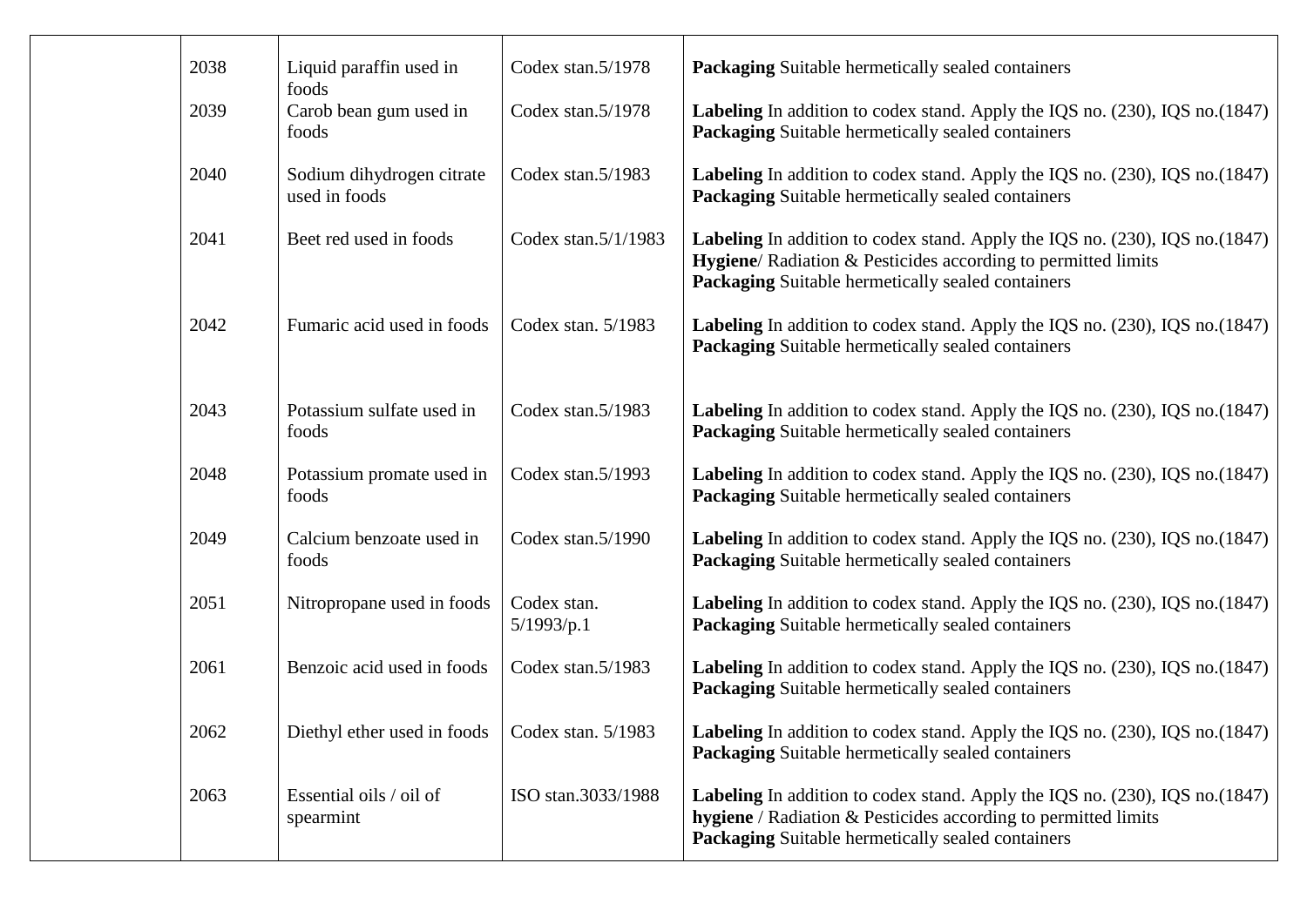| 2073 | Oil of lemon, Italy obtained<br>by expression    | ISO stan.855/1981   | <b>Labeling</b> In addition to codex stand. Apply the IQS no. (230), IQS no. (1847)<br>according to ISO TR 210, 211<br>hygiene Apply the IQS $no(2270/5)$<br>Radiation & Pesticides according to permitted limits<br>Packaging Suitable hermetically sealed containers and according to ISO TR<br>210, 211 |
|------|--------------------------------------------------|---------------------|------------------------------------------------------------------------------------------------------------------------------------------------------------------------------------------------------------------------------------------------------------------------------------------------------------|
| 2074 | Oil of sweet orange<br>obtained<br>by expression | ISO stan.3140/1981  | Labeling In addition to codex stand. Apply the IQS no. (230), IQS no. (1847)<br>according to ISO TR 210, 211<br>hygiene Apply the IQS $no(2270/5)$<br>Radiation & Pesticides according to permitted limits<br>Packaging Suitable hermetically sealed containers according to ISO TR 210<br>, 211           |
| 2075 | Potassium sulfate used in<br>foods               | Codex stan.5/1983   | Labeling In addition to codex stand. Apply the IQS no. (230), IQS no. (1847)<br><b>Packaging Suitable hermetically sealed containers</b>                                                                                                                                                                   |
| 2076 | Karaya gum used in foods                         | Codex stan.5/1983   | Labeling In addition to codex stand. Apply the IQS no. (230), IQS no. (1847)<br>hygiene Apply the IQS $no(2270/5)$<br>Radiation & Pesticides according to permitted limits<br><b>Packaging Suitable hermetically sealed containers</b>                                                                     |
| 2077 | Ethyl alcohol used in foods                      | Codex stan.5/1983   | <b>Labeling</b> In addition to codex stand. Apply the IQS no. (230), IQS no. (1847)<br><b>Packaging Suitable hermetically sealed containers</b>                                                                                                                                                            |
| 2086 | Riboflavin used in foods                         | Codex stan.5/1/1983 | <b>Labeling</b> In addition to codex stand. Apply the IQS no. (230), IQS no. (1847)<br><b>Packaging Suitable hermetically sealed containers</b>                                                                                                                                                            |
| 2087 | Sodium phosphate mono<br>basic used in foods     | Codex stan.5/1/1983 | Labeling In addition to codex stand. Apply the IQS no. (230), IQS no. (1847)<br><b>Packaging Suitable hermetically sealed containers</b>                                                                                                                                                                   |
| 2088 | Essential oils / oil of<br>nutmeg                | ISO stan.3215/1974  | <b>Labeling</b> In addition to codex stand. Apply the IQS no. (230), IQS no. (1847)<br>Packaging Suitable hermetically sealed containers                                                                                                                                                                   |
| 2090 | Food colour / sunset<br>yellow used in foods     | Codex stan.25/1982  | Labeling In addition to codex stand. Apply the IQS no. (230), IQS no. (1847)<br>hygiene Apply the IQS $no(2270/5)$<br>Radiation & Pesticides according to permitted limits<br>Packaging Suitable hermetically sealed containers                                                                            |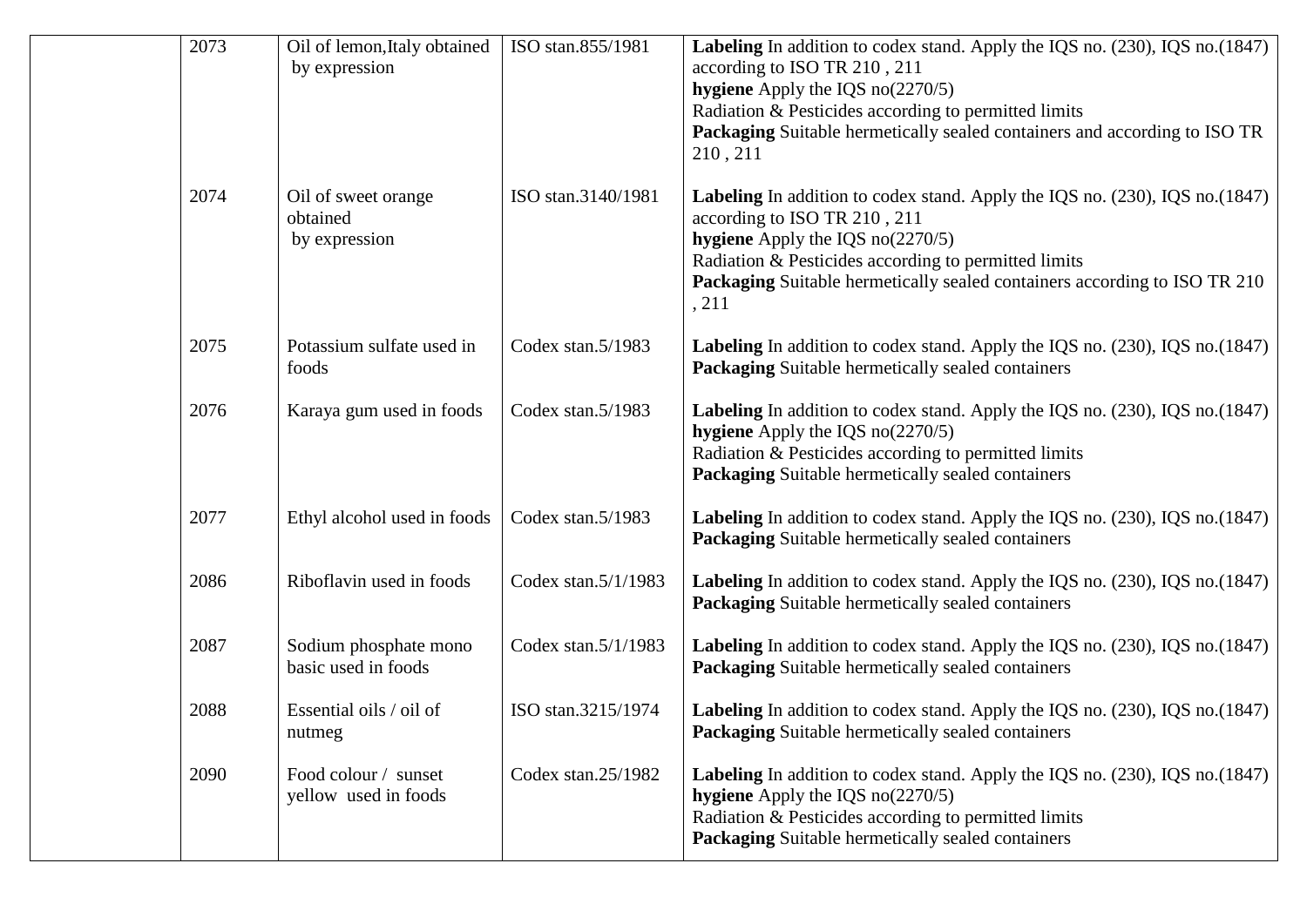| 2095 | Sodium dihydrogen citrate              | Codex stan.5/1/1983      | <b>Labeling</b> In addition to codex stand. Apply the IQS no. (230), IQS no. (1847)<br>Packaging Suitable hermetically sealed containers                                                                                               |
|------|----------------------------------------|--------------------------|----------------------------------------------------------------------------------------------------------------------------------------------------------------------------------------------------------------------------------------|
| 2122 | Briliant blue used in foods            | Codex stan.5/1/1983      | Labeling In addition to codex stand. Apply the IQS no. (230), IQS no. (1847)<br>Packaging Suitable hermetically sealed containers                                                                                                      |
| 2173 | Carmoisine used in foods               | Codex stan.31/1/1984     | <b>Labeling</b> In addition to codex stand. Apply the IQS no. (230), IQS no. (1847)<br>Packaging Suitable hermetically sealed containers                                                                                               |
| 2174 | Tartrazine used in foods               | Codex stan.5/1983        | Labeling In addition to codex stand. Apply the IQS no. (230), IQS no. (1847)<br>Packaging Suitable hermetically sealed containers                                                                                                      |
| 2181 | Agar gum used in foods                 | Codex stan.5/1/1984      | Labeling In addition to codex stand. Apply the IQS no. (230), IQS no. (1847)<br>Packaging Suitable hermetically sealed containers                                                                                                      |
| 2183 | Guar gum used in foods                 | Codex stan.52/1988       | <b>Labeling</b> In addition to codex stand. Apply the IQS no. (230), IQS no. (1847)<br>hygiene Apply the IQS $no(2270/5)$<br>Radiation & Pesticides according to permitted limits<br>Packaging Suitable hermetically sealed containers |
| 2188 | Sorbic acid used in foods              | Codex stan.5/1983        | <b>Labeling</b> In addition to codex stand. Apply the IQS no. (230), IQS no. (1847)<br>Packaging Suitable hermetically sealed containers                                                                                               |
| 2189 | Tara gum used in foods                 | Codex stan.37/1986       | Labeling In addition to codex stand. Apply the IQS no. (230), IQS no. (1847)<br>Packaging Suitable hermetically sealed containers                                                                                                      |
| 2190 | Sodium propionate used in<br>foods     | Codex<br>stan.52/1995p.3 | Labeling In addition to codex stand. Apply the IQS no. (230), IQS no. (1847)<br>Packaging Suitable hermetically sealed containers                                                                                                      |
| 2191 | Patent blue used in foods              | Codex stan.25/1982       | Labeling In addition to codex stand. Apply the IQS no. (230), IQS no. (1847)<br>Packaging Suitable hermetically sealed containers                                                                                                      |
| 2192 | Sodium carbonate used in<br>foods      | Codex stan.5/1978        | <b>Labeling</b> In addition to codex stand. Apply the IQS no. (230), IQS no. (1847)<br>Packaging Suitable hermetically sealed containers                                                                                               |
| 2203 | Mono and diglycerides<br>used in foods | Codex stan.4/1978        | <b>Labeling</b> In addition to codex stand. Apply the IQS no. (230), IQS no. (1847)<br>Packaging Suitable hermetically sealed containers                                                                                               |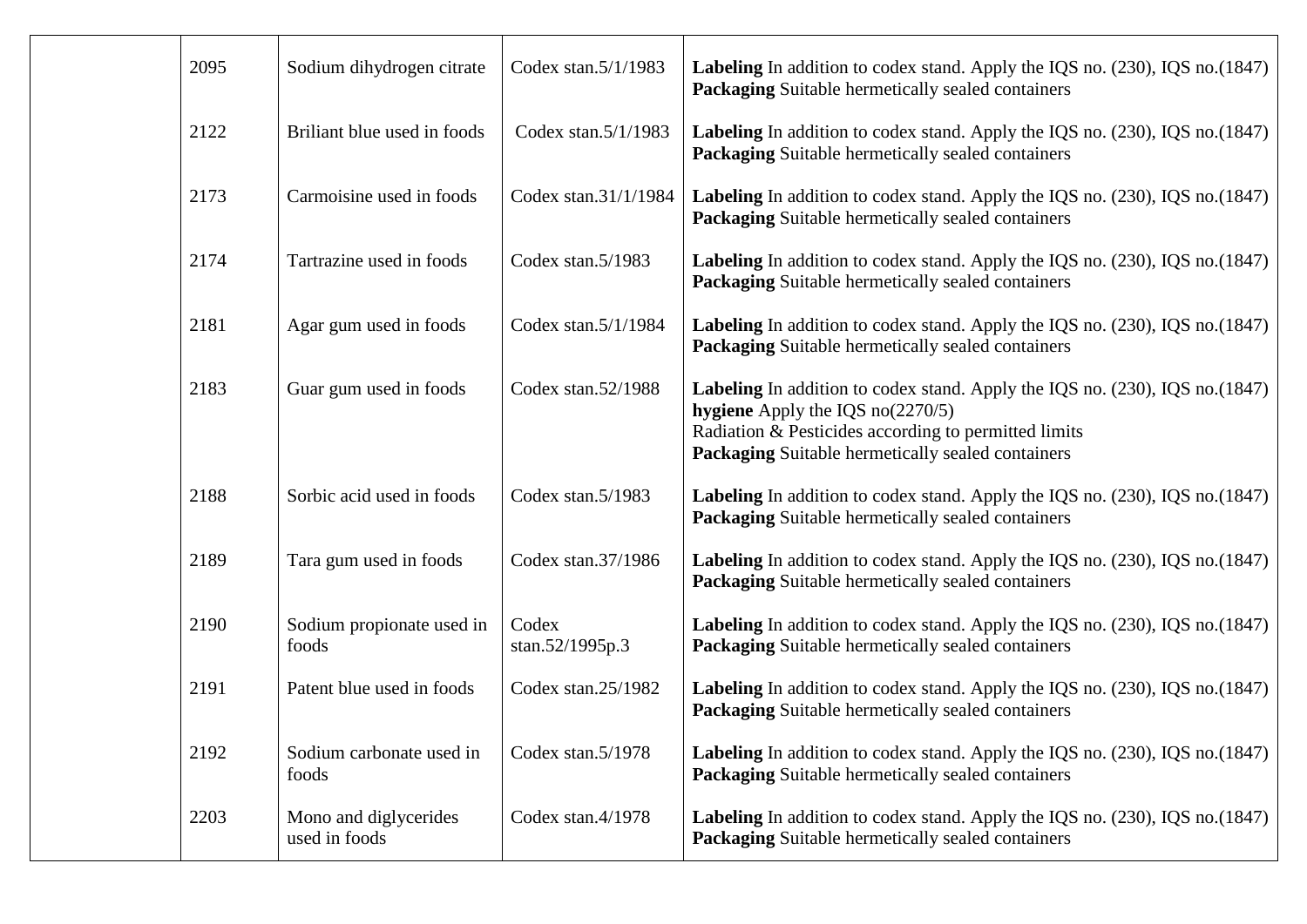|                    | 2205<br>2206 | Potassium sorbate used in<br>foods.<br>Essential oils / oil of<br>grapefruit<br>obtained by expression | Codex stan.5/1983<br>ISO stan.3053/1975 | Labeling In addition to codex stand. Apply the IQS no. (230), IQS no. (1847)<br><b>Labeling</b> In addition to codex stand. Apply the IQS no. (230), IQS no. (1847)<br>hygiene Apply the IQS $no(2270/5)$<br>Radiation & Pesticides according to permitted limits<br>Packaging Suitable hermetically sealed containers |
|--------------------|--------------|--------------------------------------------------------------------------------------------------------|-----------------------------------------|------------------------------------------------------------------------------------------------------------------------------------------------------------------------------------------------------------------------------------------------------------------------------------------------------------------------|
|                    | 2217         | Essential oils / oil of<br>coriander                                                                   | ISO stan.3516/1980                      | <b>Labeling</b> In addition to codex stand. Apply the IQS no. (230), IQS no. (1847)<br>hygiene Apply the IQS $no(2270/5)$<br>Radiation & Pesticides according to permitted limits<br>Packaging Suitable hermetically sealed containers                                                                                 |
|                    | 2218         | Essential oils / oil of<br>patchouli                                                                   | ISO stan.3757/1978                      | <b>Labeling</b> In addition to codex stand. Apply the IQS no. (230), IQS no. (1847)<br>hygiene Apply the IQS $no(2270/5)$<br>Radiation & Pesticides according to permitted limits<br>Packaging Suitable hermetically sealed containers                                                                                 |
|                    | 2255         | $Alph - to copherol$                                                                                   | Codex stan.5/1978                       | <b>Labeling</b> In addition to codex stand. Apply the IQS no. (230), IQS no. (1847)<br><b>hygiene</b> / Radiation & Pesticides according to permitted limits<br>Packaging Suitable hermetically sealed containers and prevent exposure to<br>light and air                                                             |
|                    | 2256         | Essential oils / oil of<br>parsley fruit                                                               | ISO stan.3527/1975                      | Labeling In addition to codex stand. Apply the IQS no. (230), IQS no. (1847)<br>hygiene Apply the IQS $no(2270/5)$<br>Radiation & Pesticides according to permitted limits<br><b>Packaging</b> Suitable hermetically sealed containers according to ISO TR 210,<br>211                                                 |
| <b>Canned food</b> | 1191         | Canned fresh bean                                                                                      | Codex stan. no.<br>16/1981              | <b>Labeling</b> / In addition to codex stand. Apply the IQS no. (230), IQS no.<br>(1847).<br>Contaminants / Except tin 150 mg/kg.<br><b>Hygiene</b> / apply IQS $(2270/7)$<br>Radiation & Pesticides according to permitted limits.<br>Packaging / Suitable hermetically sealed containers.                            |
|                    |              |                                                                                                        |                                         |                                                                                                                                                                                                                                                                                                                        |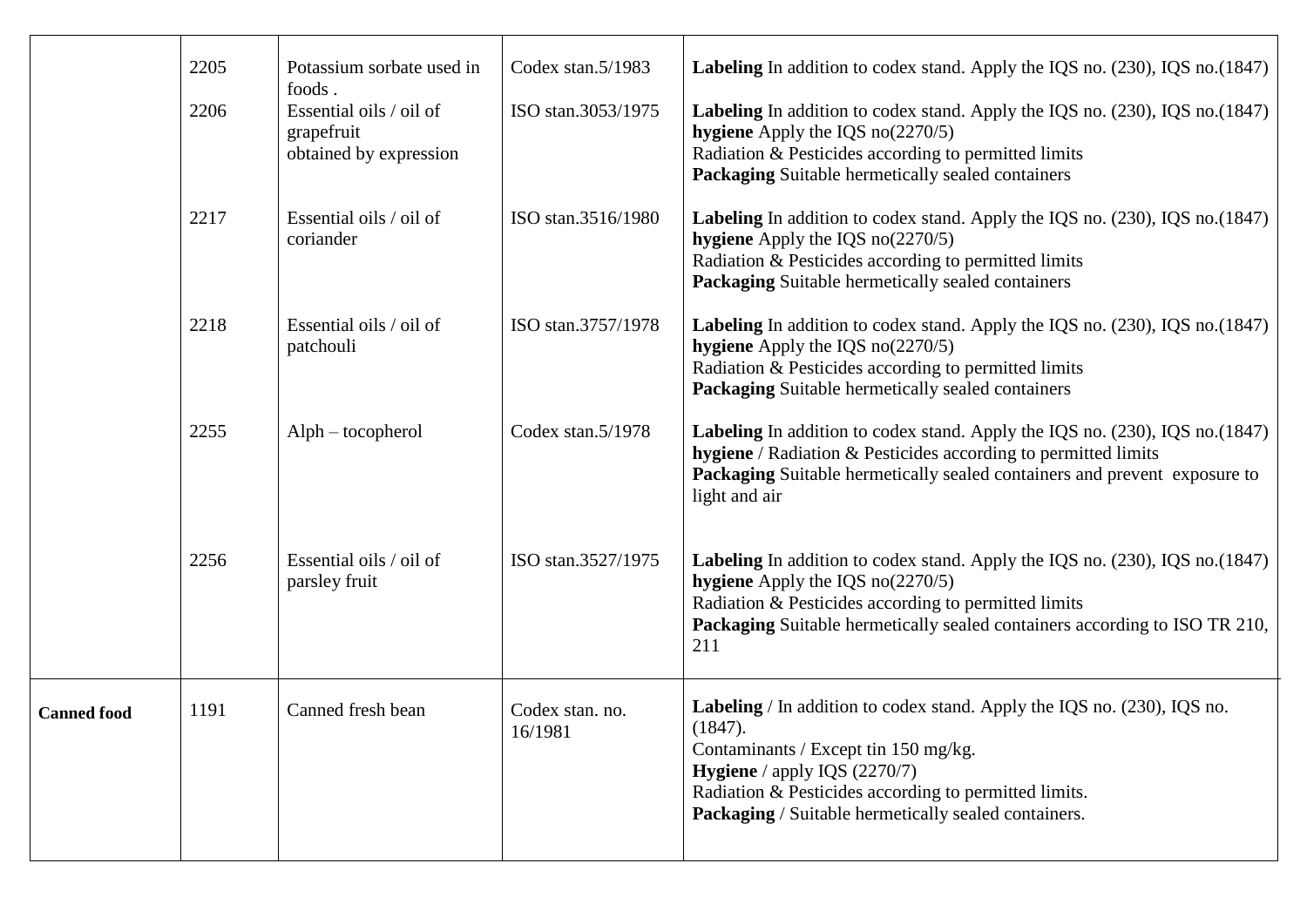| 1192 | Canned carrot       | Codex stan. no.<br>116/1981 | Labeling / In addition to codex stand. Apply the IQS no. (230), IQS no. (1847).<br>Contaminants / Except tin 150 mg/kg.<br>Hygiene / apply IQS (2270/7)<br>Radiation & Pesticides according to permitted limits.<br>Packaging / Suitable hermetically sealed containers. |
|------|---------------------|-----------------------------|--------------------------------------------------------------------------------------------------------------------------------------------------------------------------------------------------------------------------------------------------------------------------|
| 1349 | Canned pears        | Codex stan. no.<br>61/1981  | Labeling / In addition to codex stand. Apply the IQS no. (230), IQS no. (1847).<br>Contaminants / Except tin 150 mg/kg.<br>Hygiene / apply IQS (2270/7)<br>Radiation & Pesticides according to permitted limits.<br>Packaging / Suitable hermetically sealed containers. |
| 2263 | Canned peach        | Codex stan. no.<br>14/1981  | Labeling / In addition to codex stand. Apply the IQS no. (230), IQS no. (1847).<br>Contaminants / Except tin 150 mg/kg.<br>Hygiene / apply IQS (2270/7)<br>Radiation & Pesticides according to permitted limits.<br>Packaging / Suitable hermetically sealed containers. |
| 1344 | Canned apricots     | Codex stan.<br>no.129/1981  | Labeling / In addition to codex stand. Apply the IQS no. (230), IQS no. (1847).<br>Contaminants / Except tin 150 mg/kg.<br>Hygiene / apply IQS (2270/7)<br>Radiation & Pesticides according to permitted limits.<br>Packaging / Suitable hermetically sealed containers. |
| 1889 | Canned tomatoes     | Codex stan. no.<br>13/1981  | Labeling / In addition to codex stand. Apply the IQS no. (230), IQS no. (1847).<br>Hygiene / apply IQS (2270/7)<br>Radiation & Pesticides according to permitted limits.<br>Packaging / Suitable hermetically sealed containers.                                         |
| 2157 | Canned mango        | Codex stan. no.<br>159/1987 | Labeling / In addition to codex stand. Apply the IQS no. (230), IQS no. (1847).<br>Hygiene / apply IQS (2270/7)<br>Radiation & Pesticides according to permitted limits.<br>Packaging / Suitable hermetically sealed containers                                          |
| 1388 | Canned strawberries | Codex stan. no.<br>62/1981  | Labeling / In addition to codex stand. Apply the IQS no. (230), IQS no. (1847).<br>Contaminants / Except tin 150 mg/kg.<br>Hygiene / apply IQS (2270/7)<br>Radiation & Pesticides according to permitted limits.<br>Packaging / Suitable hermetically sealed containers. |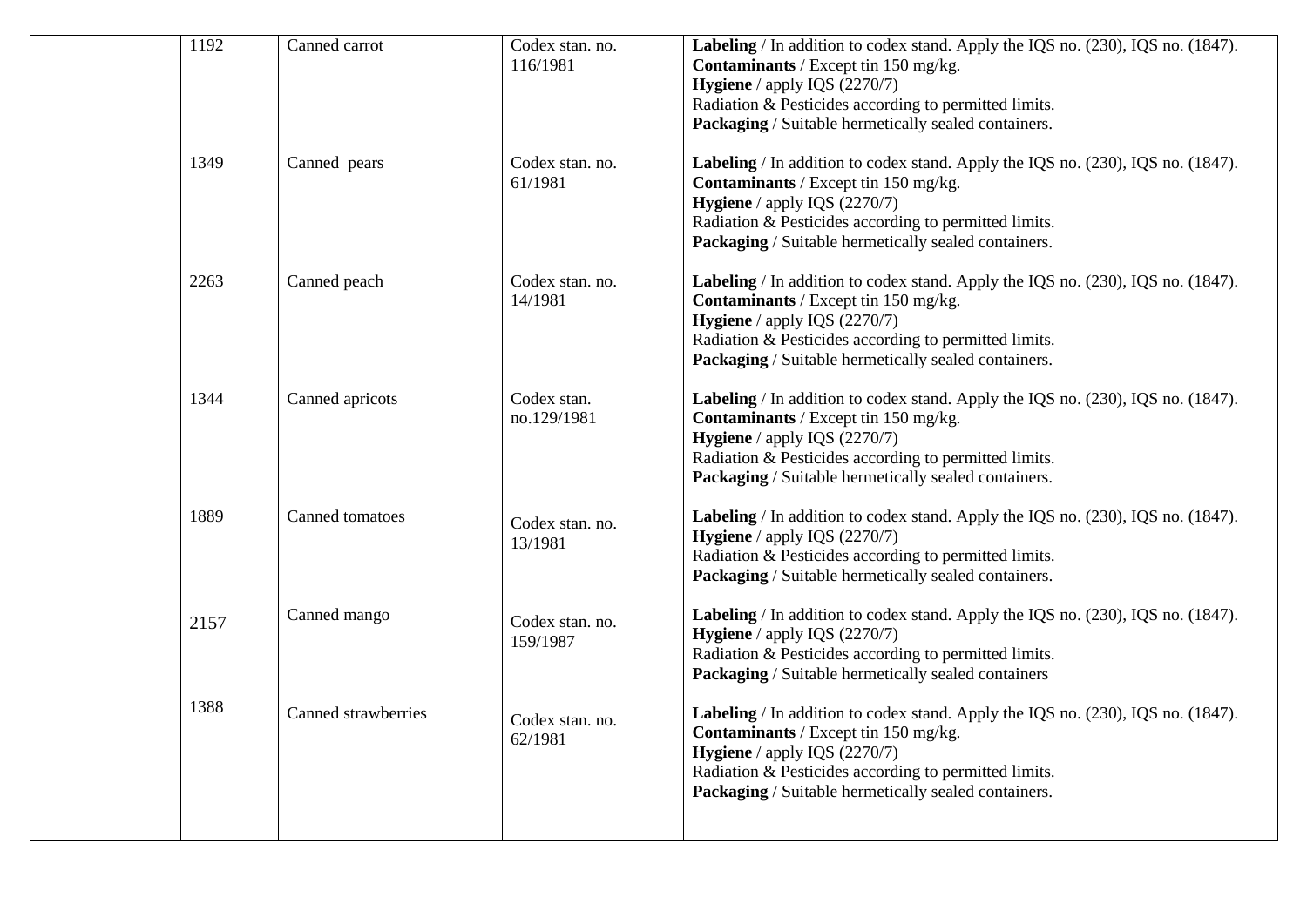|                     | 1343 | Canned pineapple                                                   | Codex standard no.<br>42/1981 | Labeling / In addition to codex stand. Apply the IQS no. (230), IQS no. (1847).<br>Contaminants / Except tin 150 mg/kg.<br>Hygiene / apply IQS (2270/7)<br>Radiation & Pesticides according to permitted limits.<br>Packaging / Suitable hermetically sealed containers. |
|---------------------|------|--------------------------------------------------------------------|-------------------------------|--------------------------------------------------------------------------------------------------------------------------------------------------------------------------------------------------------------------------------------------------------------------------|
| Dry food<br>product | 1450 | Spices and condiment<br>Whole and ground<br>cinnamon.              | ISO No. 6539                  | Labeling /In addition to ISO stand. Apply the IQS no. (230), IQS no. (1847).<br><b>Hygiene</b> / apply IQS $(2270/13)$ .<br>Radiation & Pesticides according to permitted limits.                                                                                        |
|                     | 1576 | Spices and condiment<br>Whole cumin                                | ISO No. 6465                  | <b>Labeling</b> /In addition to ISO stand. Apply the IQS no. (230), IQS no. (1847).<br>Hygiene / apply IQS (2270/13).<br>Radiation & Pesticides according to permitted limits.                                                                                           |
|                     | 1578 | Spices and condiment<br>/Turmeric – whole or<br>ground (powdered). | ISO No. 5562                  | Labeling /In addition to ISO stand. Apply the IQS no. (230), IQS no. (1847).<br>Hygiene / apply IQS (2270/13).<br>Radiation & Pesticides according to permitted limits.                                                                                                  |
|                     | 1717 | Spices and condiment<br>Coriander, whole and<br>ground.            | ISO No. 2255                  | Labeling/In addition to ISO stand. Apply the IQS no. (230), IQS no. (1847).<br>Hygiene / apply IQS (2270/13).<br>Radiation & Pesticides according to permitted limits.                                                                                                   |
|                     | 1768 | Shelled Sweet kernels of<br>Apricot.                               | ISO No. 6479                  | Labeling /In addition to ISO stand. Apply the IQS no. (230), IQS no. (1847).<br>Hygiene/ apply IQS (2270/9)<br>Radiation & Pesticides according to permitted limits.<br>Free from toxic material like cyanide.                                                           |
|                     | 1810 | Unshelled Pistachio nuts.                                          | Codex Stan No. 131            | Labeling /In addition to ISO stand. Apply the IQS no. (230), IQS no. (1847).<br><b>Hygiene</b> / apply IQS $(2270/16)$ .<br>Radiation & Pesticides according to permitted limits.<br>Packaging/Suitable hermetically sealed containers.                                  |
|                     | 847  | Spices and condiment<br>Chills, whole and ground.                  | ISO No. 972                   | <b>Labeling</b> /In addition to ISO stand. Apply the IQS no. (230), IQS no. (1847).<br><b>Hygiene</b> / apply IQS $(2270/13)$<br>Radiation & Pesticides according to permitted limits.                                                                                   |
|                     | 850  | Spices and condiment<br>Ginger, whole, picas or<br>ground.         | ISO No. 1003                  | Labeling /In addition to ISO stand. Apply the IQS no. (230), IQS no. (1847).                                                                                                                                                                                             |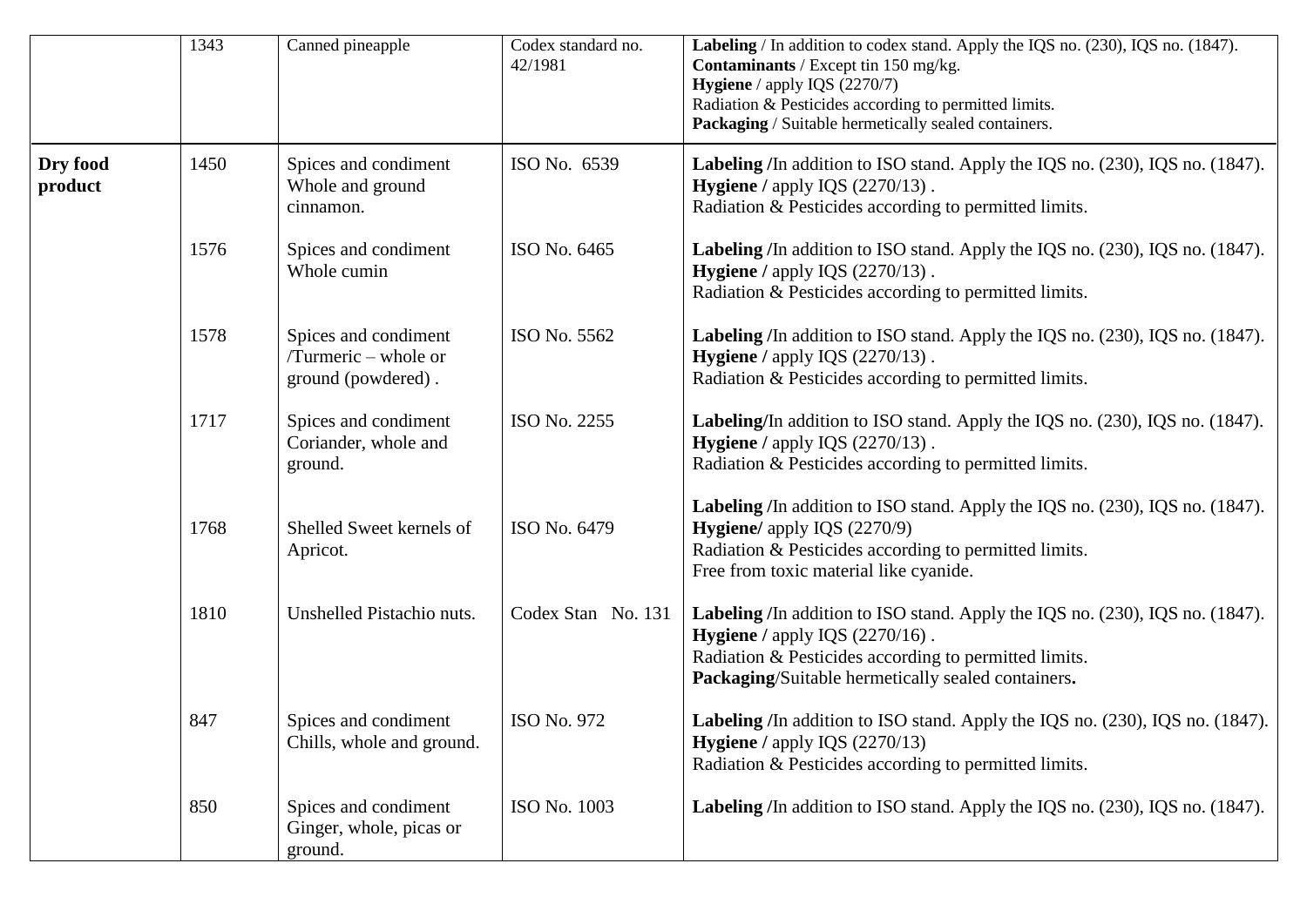| 853    | Spices and condiment<br>Black pepper and white<br>pepper whole and ground. | ISO No. 959    | Labeling /In addition to ISO stand. Apply the IQS no. (230), IQS no. (1847).<br>Hygiene / apply IQS (2270/13)                                                                                                                                    |
|--------|----------------------------------------------------------------------------|----------------|--------------------------------------------------------------------------------------------------------------------------------------------------------------------------------------------------------------------------------------------------|
| 1155/1 | <b>Green Coffee Beans</b>                                                  | ISO No. 3509   | Labeling /In addition to ISO stand. Apply the IQS no. (230), IQS no. (1847).<br>Pesticides according to permitted limits.                                                                                                                        |
| 1448   | Spices and condiment<br>Cloves / whole and ground.                         | ISO No. 2254   | Labeling/In addition to ISO stand. Apply the IQS no. (230), IQS no. (1847).<br><b>Hygiene</b> / apply IQS (2270/13)<br>Radiation & Pesticides according to permitted limits.                                                                     |
| 1860   | Spices and condiment<br>Fenugreek, whole or<br>ground (powder)             | ISO No. 6575   | Labeling /In addition to ISO stand. Apply the IQS no. (230), IQS no. (1847).<br>Hygiene / apply IQS (2270/13).<br>Radiation & Pesticides according to permitted limits.                                                                          |
| 1929   | . Spices and condiment<br>Aniseed.                                         | ISO No. 7389   | Labeling /In addition to ISO stand. Apply the IQS no. (230), IQS no. (1847).<br><b>Hygiene</b> / apply IQS $(2270/13)$ .<br>Radiation & Pesticides according to permitted limits.                                                                |
| 1931   | Spices and condiment<br>Whole caraway.                                     | ISO No.5561    | Labeling /In addition to ISO stand. Apply the IQS no. (230), IQS no. (1847).<br>Hygiene /apply IQS (2270/13)<br>Radiation & Pesticides according to permitted limits.                                                                            |
| 1962   | Spices and condiment<br>Whole Thyme.                                       | ISO No.6754    | Labeling /In addition to ISO stand. Apply the IQS no. (230), IQS no. (1847).<br><b>Hygiene</b> / apply IQS $(2270/13)$<br>Radiation & Pesticides according to permitted limits.                                                                  |
| 1966   | Dehydrated Garlic                                                          | ISO No. 5560   | Labeling/In addition to ISO stand. Apply the IQS no. (230), IQS no. (1847).<br>Hygiene /apply IQS (2270/9).<br>Radiation & Pesticides & contamination according to permitted limits.                                                             |
| 1988   | Dry Bean.                                                                  | Codex Stan 171 | Labeling /In addition to ISO stand. Apply the IQS no. (230), IQS no. (1847).<br>Hygiene /apply IQS (2270/9)<br>Radiation & Pesticides & contamination according to permitted limits.<br><b>Packaging/Suitable hermetically sealed containers</b> |
| 2059   | Bitter Fennel seed, whole<br>or ground (powdered).                         | ISO No. 7927   | Labeling /In addition to ISO stand. Apply the IQS no. (230), IQS no. (1847).<br>Radiation & Pesticides according to permitted limits.<br><b>Hygiene</b> / apply IQS (2270/9)                                                                     |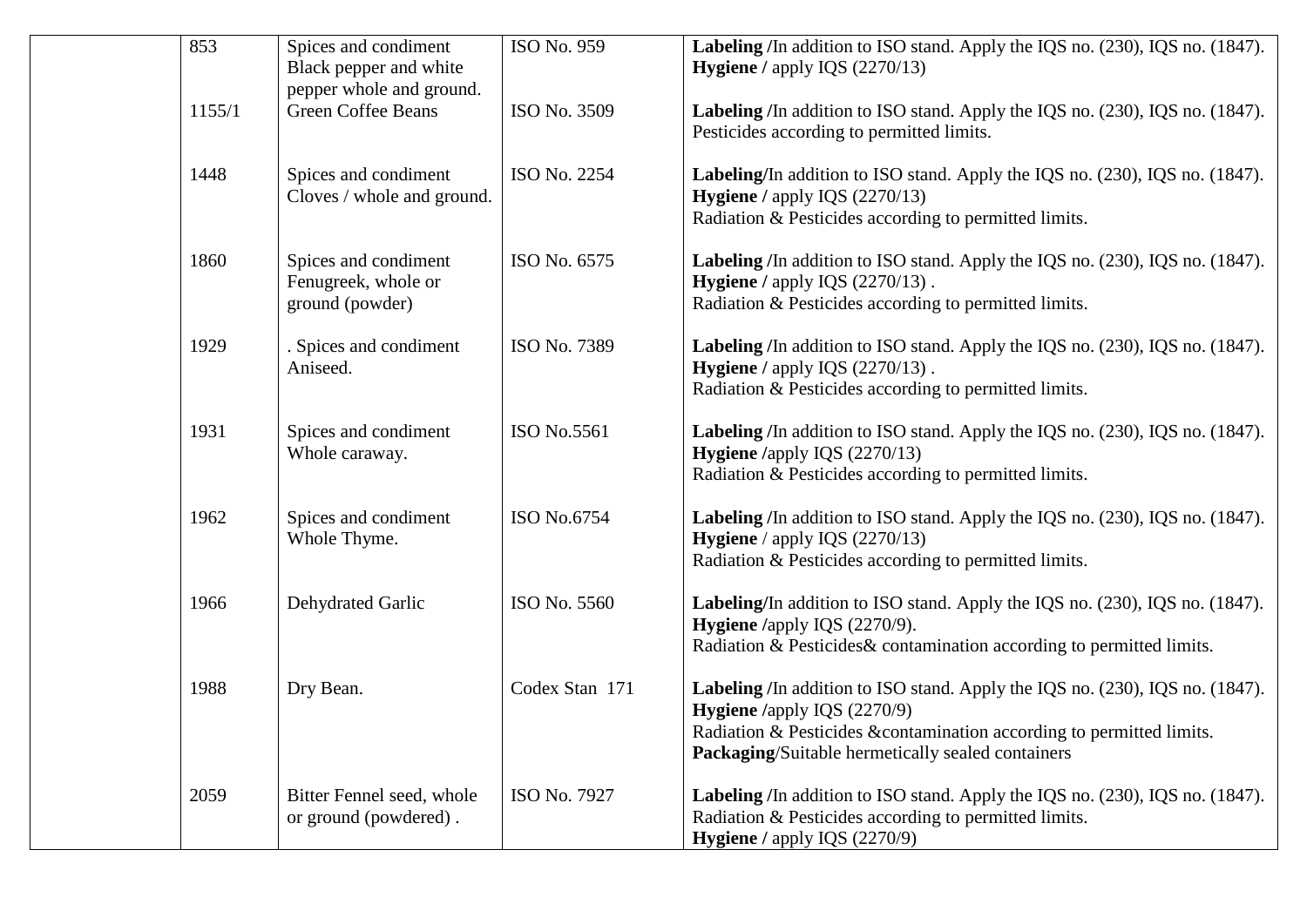|                           | 2083 | Vital wheat gluten.                                                                                    | Codex Stan No. 163  | <b>Labeling</b> /In addition to ISO stand. Apply the IQS no. (230), IQS no. (1847).<br>Hygiene / Pesticides according to permitted limits, does not containing<br>materials resulting from microorganisms in quantities exceed than<br>permitted limits<br>Packaging/Suitable hermetically sealed containers. |
|---------------------------|------|--------------------------------------------------------------------------------------------------------|---------------------|---------------------------------------------------------------------------------------------------------------------------------------------------------------------------------------------------------------------------------------------------------------------------------------------------------------|
|                           | 1102 | Processed cereal – based<br>food for infants and<br>children.                                          | Codex Stan No. 74   | Labeling /In addition to ISO stand. Apply the IQS no. (230), IQS no. (1847).<br><b>Hygiene</b> / free from pathogenic microorganisms & its materials resulting in<br>quantities that make it risk & any toxic or hazardous materials in quantities<br>that make it harmful to health.                         |
|                           | 2124 | Spices and condiment<br>Saffron.                                                                       | ISO No. 3632        | <b>Labeling</b> /In addition to ISO stand. Apply the IQS no. (230), IQS no. (1847).<br>Radiation & Pesticides according to permitted limits.<br><b>Hygiene</b> / apply IQS $(2270/13)$                                                                                                                        |
|                           | 2142 | Cocoa (Nib/Mass/Press<br>cake /dust) for used in the<br>manufacture of cocoa and<br>chocolate products | Codex Stan No. 11   | Labeling /In addition to ISO stand. Apply the IQS no. (230), IQS no. (1847).<br>Radiation & Pesticides according to permitted limits.<br><b>Hygiene</b> :- apply IQS $(2270/16)$                                                                                                                              |
| All other food<br>product | 1418 | Glucose syrup                                                                                          | Codex stan. no. 9   | Labeling /In addition to codex stand. Apply the IQS no. (230), IQS no. (1847).<br>Packaging/Suitable hermetically sealed containers.                                                                                                                                                                          |
|                           | 1534 | Quick – frozen peas.                                                                                   | Codex stan. no. 41  | Labeling/In addition to codex stand. Apply the IQS no. (230), IQS no. (1847).<br><b>Hygiene</b> / apply IQS $(2270/7)$<br>Radiation & Pesticides according to permitted limits.                                                                                                                               |
|                           | 1535 | Quick – frozen Carrot.                                                                                 | Codex stan. no. 140 | Labeling/In addition to codex stand. Apply the IQS no. (230), IQS no. (1847).<br>Hygiene /apply IQS (2270/7)<br>Radiation & Pesticides according to permitted limits.                                                                                                                                         |
|                           | 1536 | <b>Ouick – frozen Cauliflower</b>                                                                      | Codex stan. no. 111 | Labeling/In addition to codex stand. Apply the IQS no. (230), IQS no. (1847).<br>Hygiene / apply IQS (2270/7)<br>Radiation & Pesticides according to permitted limits.                                                                                                                                        |
|                           | 1537 | Quick – frozen Spinach.                                                                                | Codex stan. no. 77  | Labeling/In addition to codex stand. Apply the IQS no. (230), IQS no. (1847).<br><b>Hygiene</b> / apply IQS $(2270/7)$<br>Radiation & Pesticides according to permitted limits.                                                                                                                               |